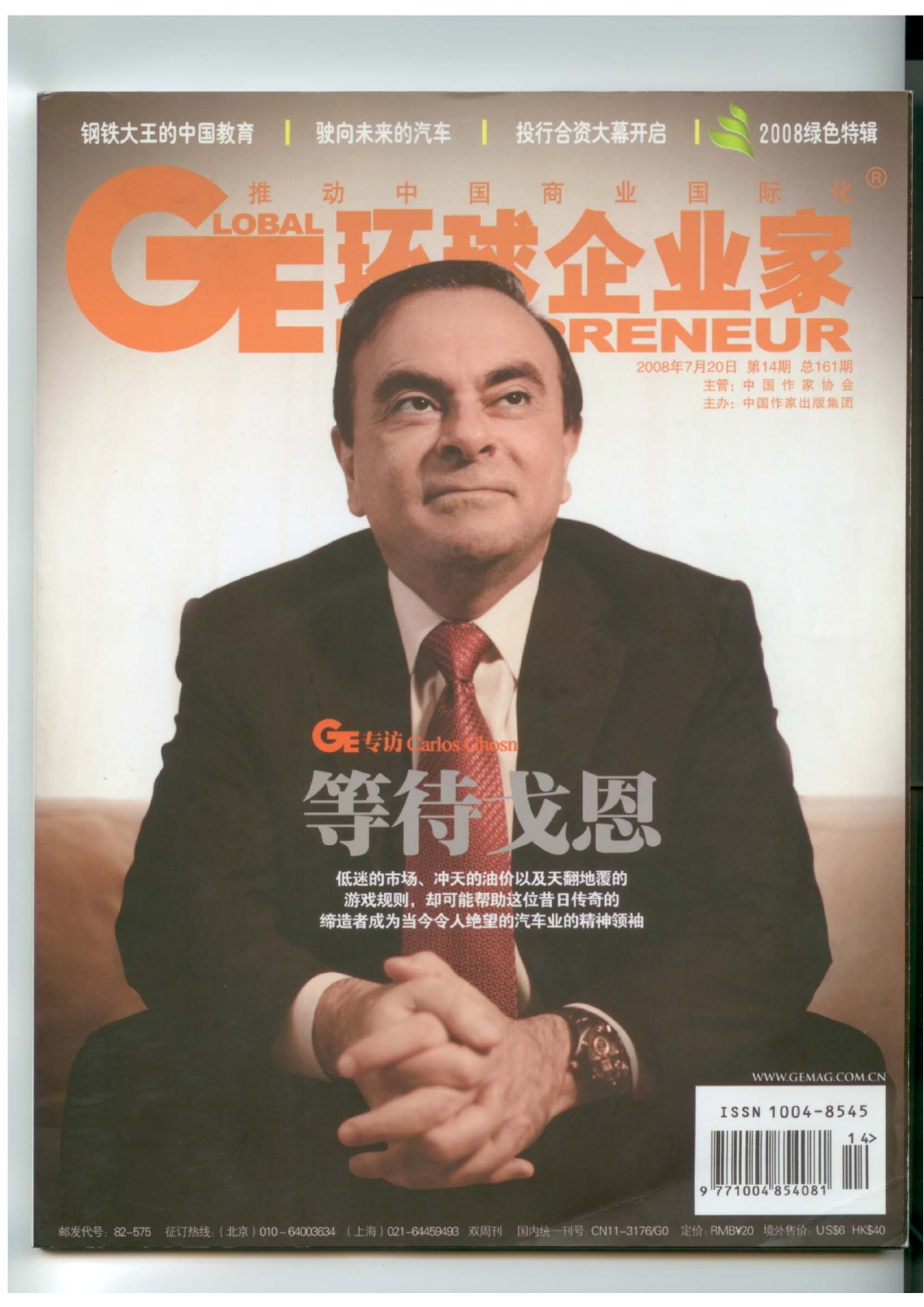### **Pulse Diagnosis of Chinese Healthcare Industry**

Standing among a group of Chinese doctors, a westerner in smart suit greeted the audience with a "Good afternoon" in Chinese with his foreign accent. He is Sheldon Dorenfest, an American with over thirty-year of H.I.T consultation experience. Although his Chinese is not authentic enough, he was full of confidence with his presentation on the Chinese healthcare industry and its use of I.T..

His understanding of the Chinese healthcare industry was a result of over 100 visits to Chinese hospitals over the past three years. When Sheldon was doing his first presentation in Beijing Tongren Hospital, he knew little about China and could only talk about the history of I.T. use in U.S. hospitals. But now, he knows a lot and he didn't give his reply in a hurry when confronted with lots of questions from Chinese doctors. Three years of working experience in China taught him to be patient. The Dorenfest China Healthcare Group in Shanghai founded by him is also developing steadily. At present, he has five clients in China. Among them, two projects have been completed and the other three projects are in process.

## **Unexpected Achievement**

A research trip 16 years ago leaded Sheldon to develop his business in China. In 2004, when Sheldon came to China second time, the country's tremendous change during the past 12 years shocked him. Beijing was full of vehicles, where only several cars passed by on the roads downtown in 1992. At that time, Sheldon was planning to sell The Dorenfest Group, to which he has contributed his whole-life effort, and would like to enjoy his retirement just like his friends in Florida enjoying sunshine and playing golf. Sheldon knew that China existed great opportunities for H.I.T. development.

In the following year of 2005, Sheldon made another research trip in China with his Chinese assistant – Ms. Yu Zhiyuan, a PhD candidate of medical sociology from the University of Chicago. Since then, they have visited 100 hospitals and health bureau in 17 cities. Sheldon commented on Chinese hospitals after those visits and said that: "Hospitals in China are crowded with people, and the work processes are not very smoothly. Doctors' service attitude is rough and patients are not very satisfied." When chatted with his Chinese friends, Sheldon found China's emerging middle class still have no access to relatively high-quality medical service. Consequently, the idea of establishing "model hospitals" came to Sheldon's mind. One of the important components of the model hospitals is the good use of I.T. to make the hospital work process more efficient.

Actually, the current status of H.I.T. development in China is similar to the U.S. in 1980s. Before Sheldon come to China, he once went to India to do a comparative research. Compared with the Chinese healthcare industry, Sheldon found that market differentiation in India was very clear. The government established cheap public medical institutions to guarantee the basic healthcare of the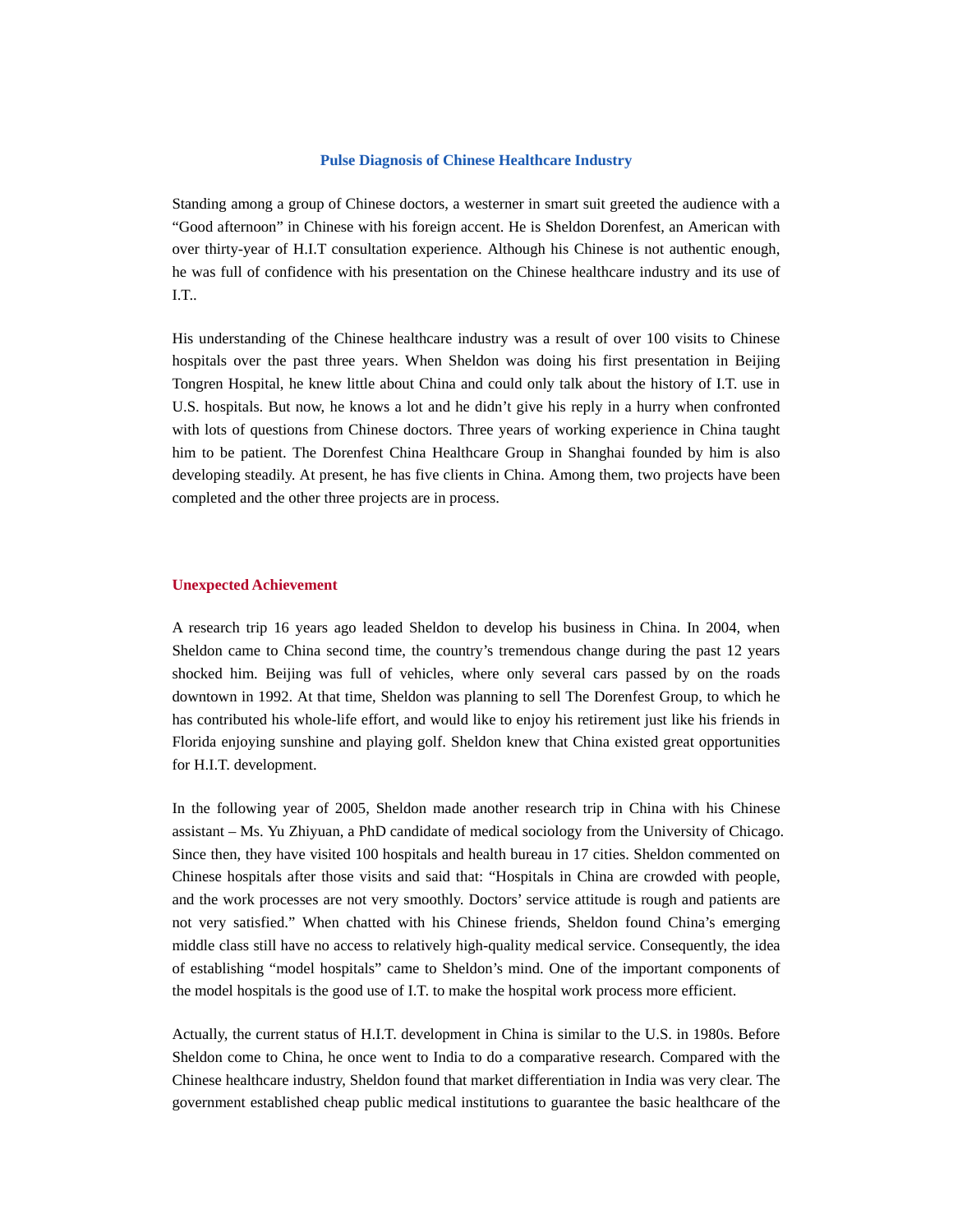poor, and meanwhile, the middle class and wealthy people went to private hospitals with high quality medical service. India's advantage is its English language while China's advantage is in its manufacturing industry. The advantage in manufacturing shall be the solid foundation of China's economic sustainable development. Sheldon told Ms. Yu in excitement that: "I think I can help China to make its healthcare system a little better."

Hence, Sheldon adjusted his retirement plan to a new business start up plan. In 2006, he founded The Dorenfest China Healthcare Group and appointed Ms. Yu Zhiyuan as the Chinese project manager.

Sheldon's original business plan is to invest in Chinese hospitals and make them better, but three things slowed down his strategic plan. Firstly, the 2005 Report of National Development and Reform Committee stated that the medical and healthcare reform of the past 20 years was not successful and the future healthcare policies haven't been finalized yet. Secondly, language and cultural differences are two major barriers. Sheldon has been approached by some local health bureaus who wanted him to invest in their hospitals during his early investigation in China. Every time after Sheldon got off a plane, he was warmly welcomed by beautiful bouquets. And when he received the commercial agreement on the second day, he always found that directors of such health departments just wanted to sell the hospital with a high price but the actual situations could not meet Sheldon's requirements. "What they interest in is my money, not my skills for improvement." Sheldon complains.

It is definitely not realistic to totally transfer his successful experience in U.S. to China quickly, and hence, Sheldon decided to adjust his business plan and developed a two-phase plan: The first phase is to provide consultation service and training program to Chinese hospitals, through which extensive relationship would be established and he could improve his understanding of Chinese healthcare industry as well as Chinese hospitals. When the time is right, the company will enter into the second phase of "model hospital" plan. The selection criteria of pilot hospitals will include a friendly and supportive local government, a capable hospital management team, and doctors and staff who can fully understand and support the project.

### **Solid Development**

Sheldon grew up in a Jewish family, and his father had a small business shortly after he had migrated to America. Sheldon's childhood memory helps him to find out that in terms of way of doing business, Chinese people are similar with Jewish people to some extent. For example, both of them put great importance to relationship. His family background facilitates his understanding of China's business. For example, most clients asked questions about the method and objectives of the consulting project before they negotiate project price. And they always prefer some free-of-charge services to try when negotiating price. Before, Sheldon just refused this requirement anyway. But gradually, he regards it as a positive signal that clients begin to actually become interested in the project when they start to talk about the project price.